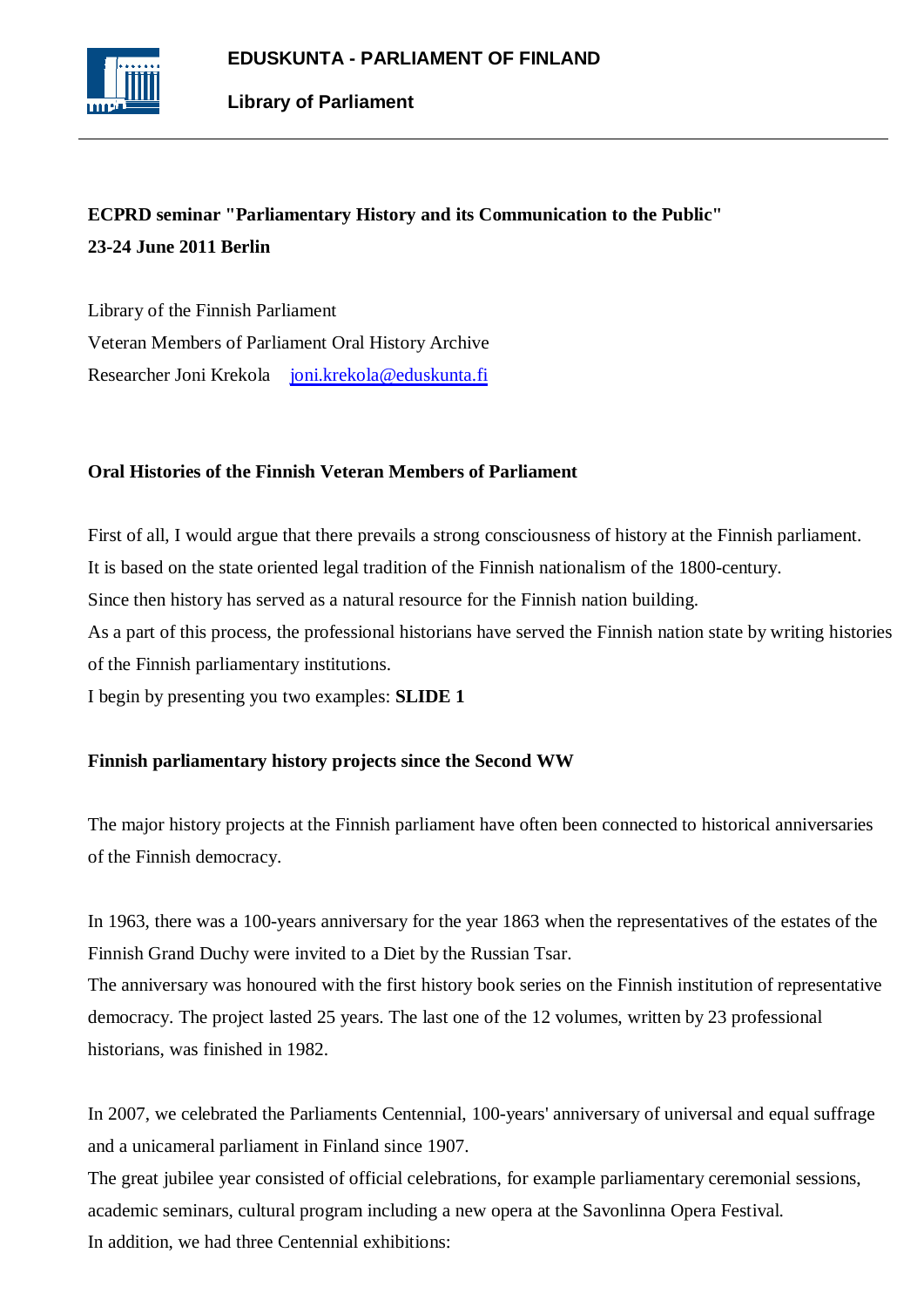- o *Portraits and photos of the Speakers*
- o *Buildings and Facilities Used by the Parliament*
- o Travelling exhibition: *Parliament's Role and Significance in Finnish Society* that was circulated worldwide via the Finnish embassies in more than 50 countries

The jubilee year also produced Parliament of Finland Centennial, a history series with 12 volumes by 41 authors. For this history project, the Centre of Parliamentary Studies was founded at the University of Turku.

The main theme of this presentation is our collection of Ex-MPs' oral history. Contrary to the history projects I mentioned, its start had nothing to do with the historical anniversaries. **SLIDE 2**

#### **Investment in oral history at the parliament 1988-**

Oral history became an academic trend since the late 1970s. Until then, the oral testimonies had been underestimated as unreliable sources for serious academic research. The interviewees tend to keep quiet, forget or lie about the things they are asked, either consciously or unconsciously.

On the other hand, many interviewees remember historical moments and issues that cannot be covered with other means but asking them. The oral historians proclaimed that oral sources can produce very useful knowledge if they are taken seriously.

The debate on the value of oral history reached Finland in the early 1980s. It became clear that there existed only a few oral history collections and none of them was made of the political decision-makers. Rather, oral history has been a tradition for various oppressed minorities (workers, women) to maintain their own historical consciousness.

The politicians do not need oral history for their identification since their presence in traditional political history has been strong. Instead, the motives for collecting oral history on the Finnish Ex-MPs have been formulated as follows:

- national duty for saving the Ex-MPs' oral history for scientific parliamentary research and for the future generations
- collection of the MPs' "tacit knowledge" that cannot be covered with other methods
- mapping of the Ex-MPs' own interpretations of their roles as decision-makers in the Finnish parliamentary system

These arguments were convincing enough for launching of a veteran MPs' oral history pre-project in the mid-1980s at the Finnish Library of Parliament. The results of the pre-project were evaluated positively by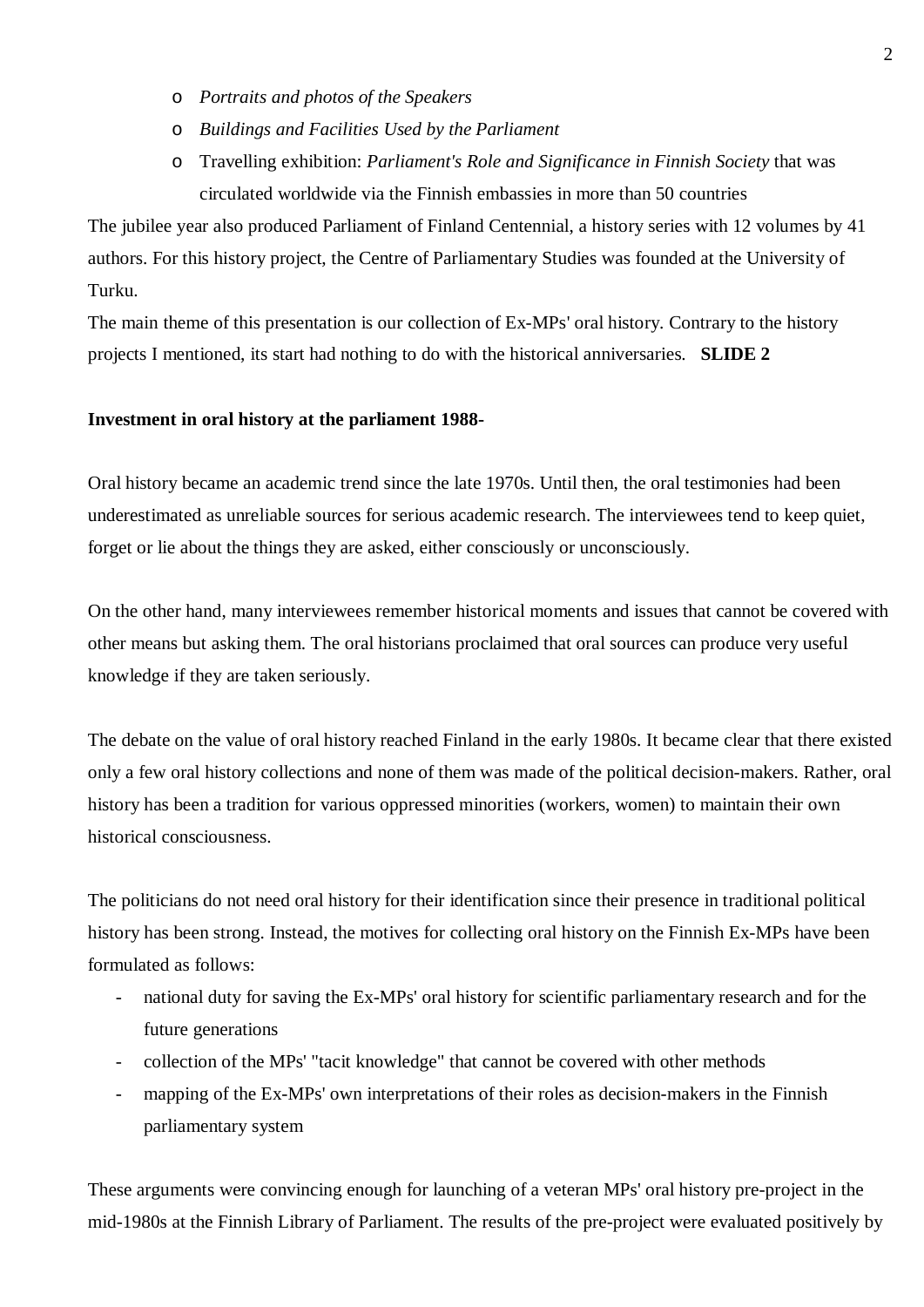academic historians, which guaranteed state budget resources for a longer-lasting project with one full-time researcher since 1988. This effort has now been going on for 23 years and produced 330 interviews whose average length is almost six hours. Every interview is carefully transcribed: nowadays the archive consists of over 50 000 written pages.

In my opinion, our Veteran MPs' Oral History Archive is unique in its volume, continuity, and systematic of the themes of the interviews. To put it simply, it is something to be proud of. **SLIDE 3**

## **Characteristics of the Ex-MPs' oral history interviews**

A veteran MP is, by our definition, any MP that has left the Parliament of Finland, no matter how short or long his or hers career as a MP has been.

Practically, our target group consists of

- retired, often aged Ex-parliamentarians
- Ex-MPs that could not renew their mandate at the parliamentary elections
- Ex-MPs that decided to leave the parliament for new challenges

The main criteria for the selection of the interviewees has been

- the amount of the years at the parliament
- special significance of the MP's political career (member of government, MEP, public visibility etc.)
- the Ex-MP's older / health

Since our interview archive is supposed to reflect the relative strength of the political parties at the Finnish parliament, political as well as regional representativeness has been taken care of. The share of the interviewed female MPs, (27 %), illustrates rather well the growing significance of women at the Finnish parliament. Today, 85 out of 200 (43 %) of the Finnish MPs are females.

Methodologically, our approach differs fundamentally from the standard elite interviews of the sitting MPs. Instead of collecting data to the questionnaires, the interviewers attempt to discuss equally about the given themes in a confidential atmosphere. The ex-MP's memory is stimulated with open-ended questions. The success of the interview depends on confidence and interaction between interviewer and the interviewee.

Every interview of a veteran MP differs from each other since oral history emphasizes the interviewees' personal view, experiences and values. The interpretations are respected as such, regardless of their relation to so called historical truth.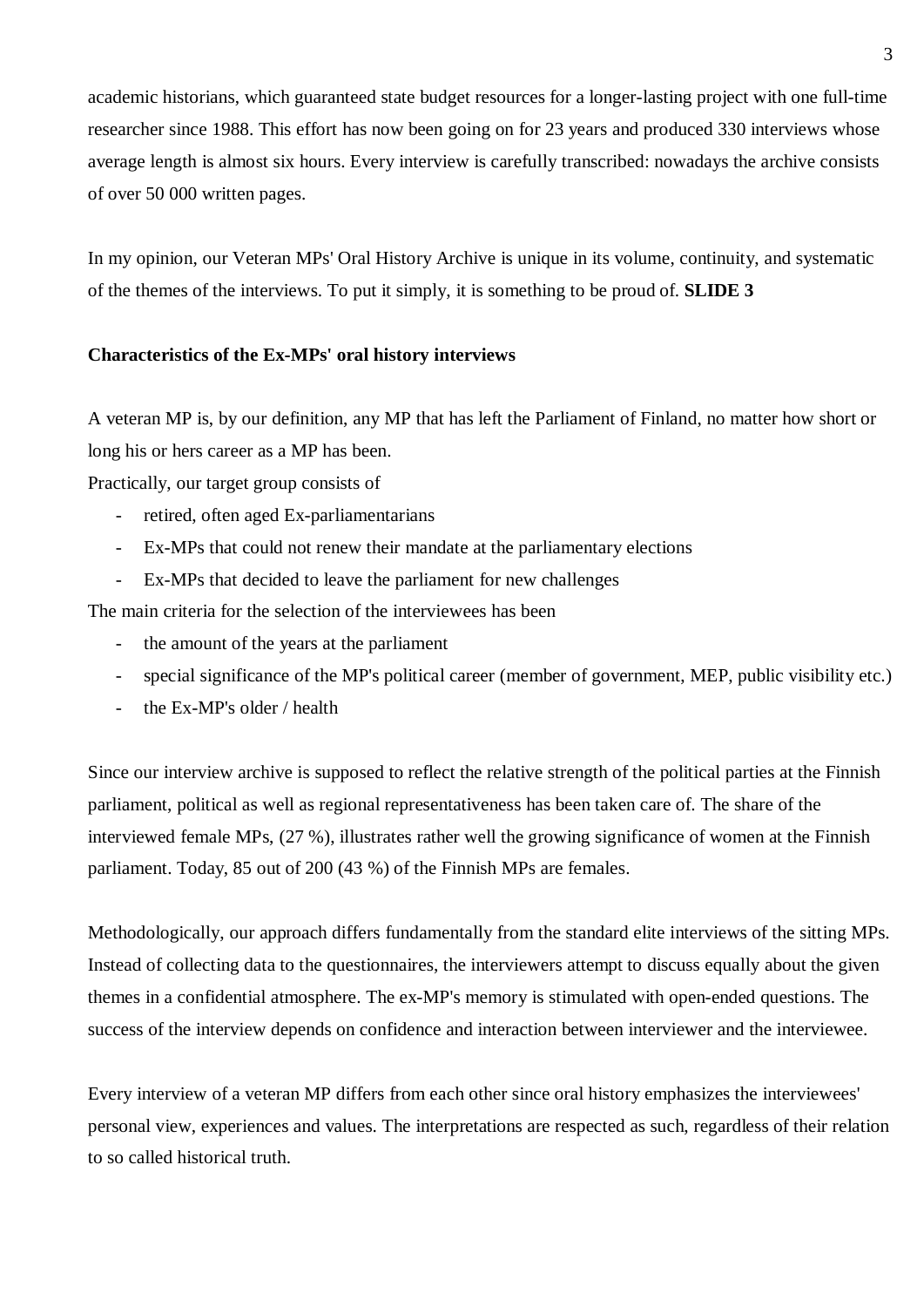All in all, we have still a lot of work to be done: there are now 350 Finnish ex-parliamentarians still alive that should be interviewed.

The interviews of the Finnish ex-MP are based on a common theme schedule that is posted in advance to the interviewees, which has improved the results of the interviews. Our interview approach could be described as semi-structured life history interview with the focus on the Ex-parliamentarian's views on his or hers political career. Though we try to cover the entire life history from the childhood to the present most of the interview themes discuss the Ex-MP's years at the parliament.

## **Content of the veteran MP's interview**

The interview schedule consists of the following main themes: **SLIDE 4**

- Social and political background of the interviewee
- About becoming a MP: campaigns and elections
- MP's work and everyday life at the parliament
	- o Parliamentary committees
	- o Plenary sessions
	- o Parliamentary groups
	- o Media and politics
- mapping of the content of politics and political activities of the MP's career
- depending on the interviewed person: (MP as minister) (Member of European Parliament)
- Finnish democracy, parliamentarism and exercise of power
- finally, Ex-MP's activities after the parliamentarian's career

The veteran MPs' interviews have produced valuable tacit knowledge, for example, about the MPs' everyday life, their personal networks across the political groupings and about the unofficial practices at the parliament. Typically for the Finns of a certain period, many political compromises were for example negotiated among the male MPs at the parliament's sauna. **SLIDE 5**

# **Restrictions and usability of the OH collection**

The interviews of the Veteran MPs' Oral History Archive are not public. Every user has to apply for permission that is approved by the Director of the Library of Parliament. In addition, every interviewee has a right to set personal limitations for the usability of his or hers own interview. Throughout the years, less than 10 % have used this right.